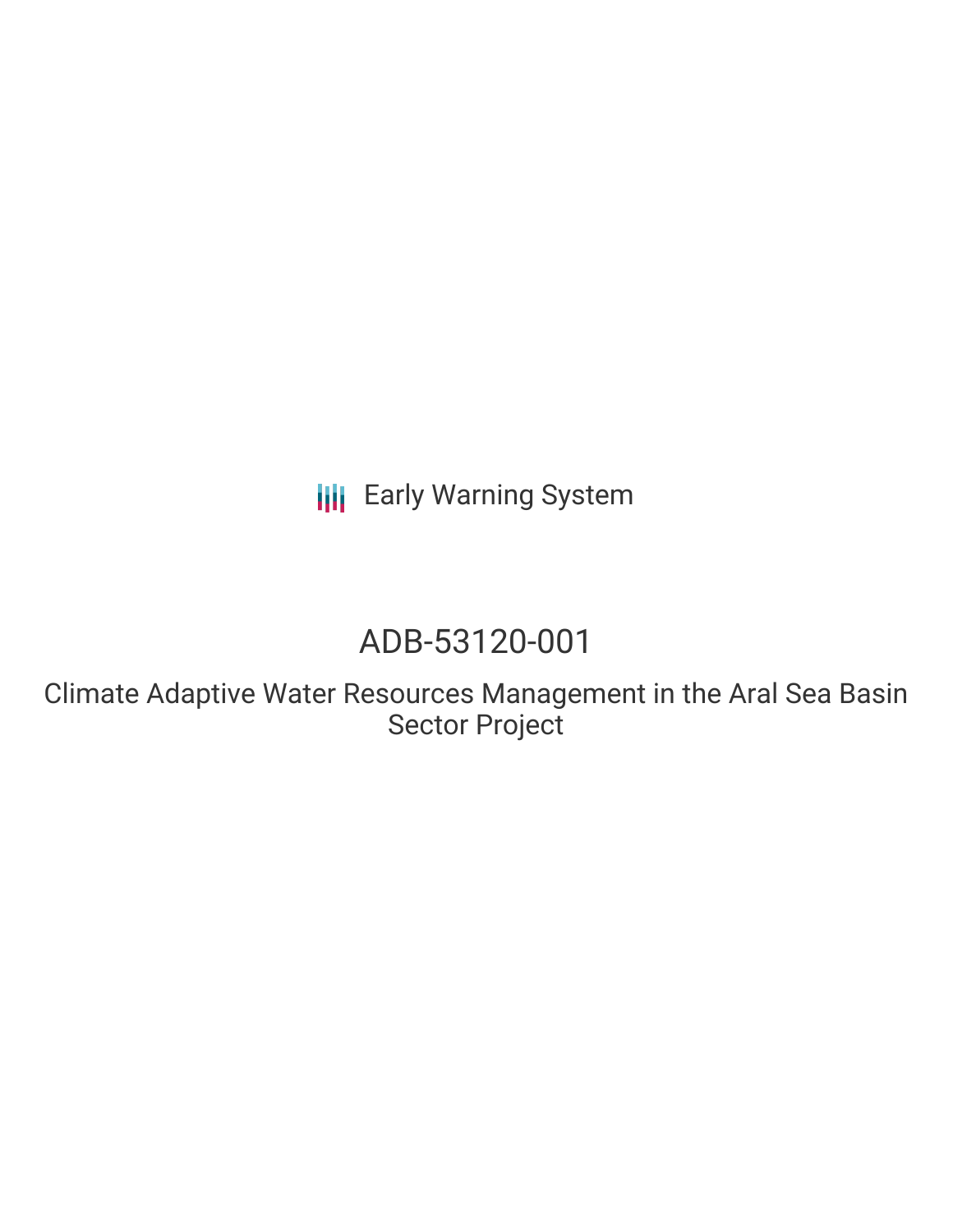

### **Quick Facts**

| <b>Countries</b>               | Uzbekistan                                     |
|--------------------------------|------------------------------------------------|
| <b>Specific Location</b>       | Amu Darya and Zarafshan River Basins           |
| <b>Financial Institutions</b>  | Asian Development Bank (ADB)                   |
| <b>Status</b>                  | Proposed                                       |
| <b>Bank Risk Rating</b>        | B                                              |
| <b>Sectors</b>                 | Agriculture and Forestry, Water and Sanitation |
| Investment Type(s)             | Loan                                           |
| <b>Investment Amount (USD)</b> | \$150.00 million                               |
| <b>Loan Amount (USD)</b>       | \$150.00 million                               |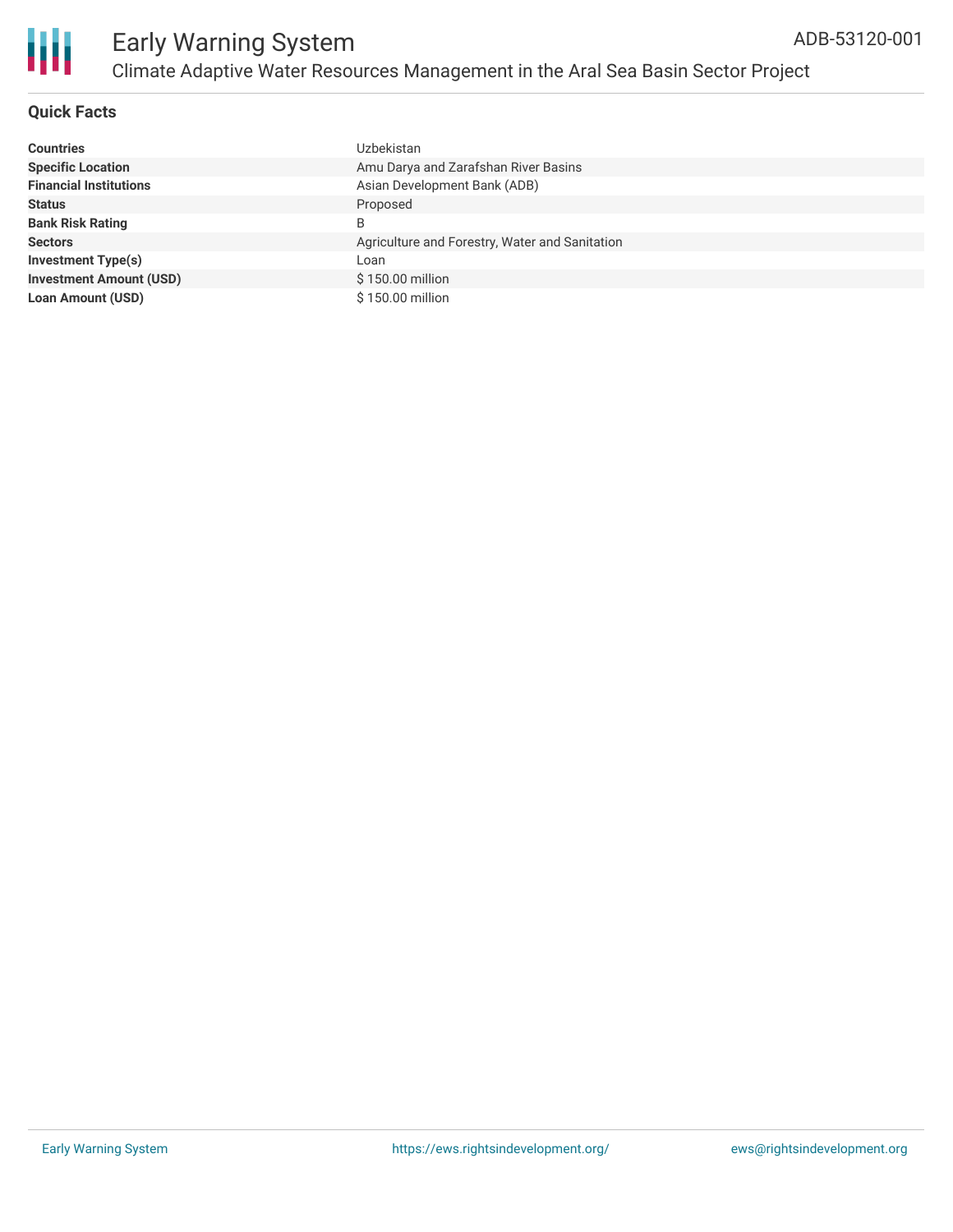

#### **Project Description**

According to the Bank's website, this project finances climate-adaptive solutions to water resources management by modernising irrigation and drainage in selected subprojects within the Amu Darya and (selective reaches of the) Zarafshan River Basins in Uzbekistan.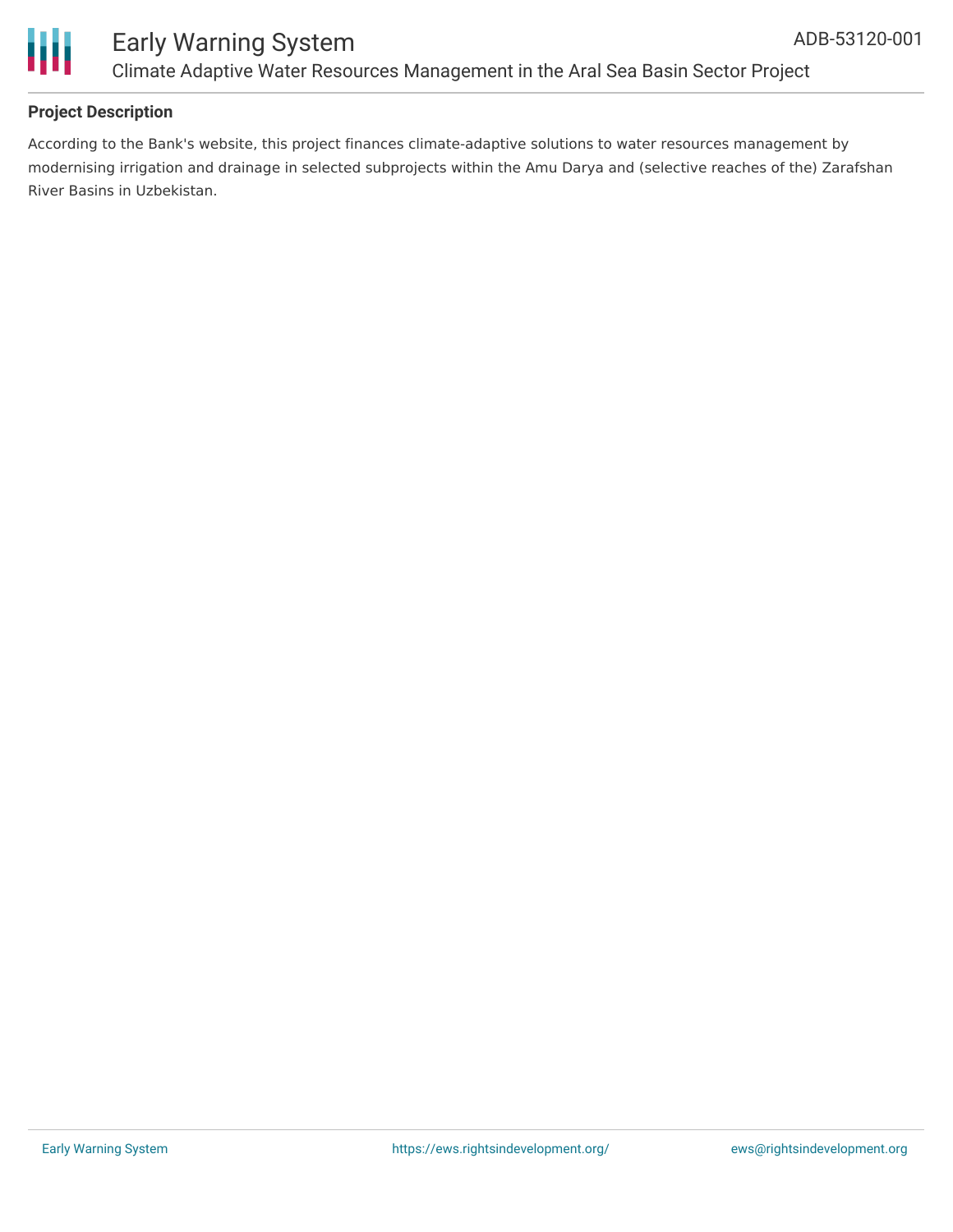

### Early Warning System Climate Adaptive Water Resources Management in the Aral Sea Basin Sector Project

#### **Investment Description**

Asian Development Bank (ADB)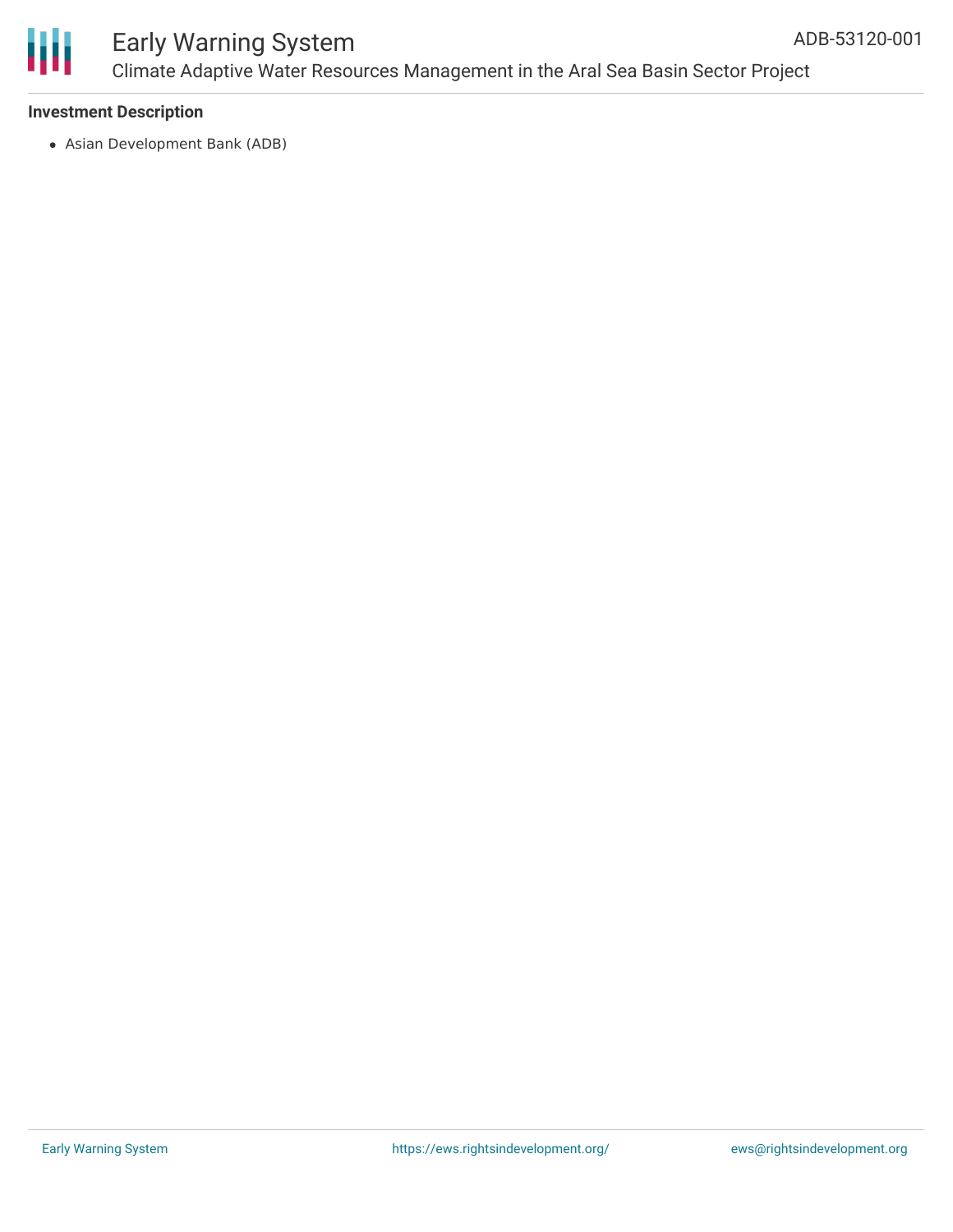#### **Contact Information**

No contact information available at time of writing.

#### **ACCOUNTABILITY MECHANISM OF ADB**

The Accountability Mechanism is an independent complaint mechanism and fact-finding body for people who believe they are likely to be, or have been, adversely affected by an Asian Development Bank-financed project. If you submit a complaint to the Accountability Mechanism, they may investigate to assess whether the Asian Development Bank is following its own policies and procedures for preventing harm to people or the environment. You can learn more about the Accountability Mechanism and how to file a complaint at: http://www.adb.org/site/accountability-mechanism/main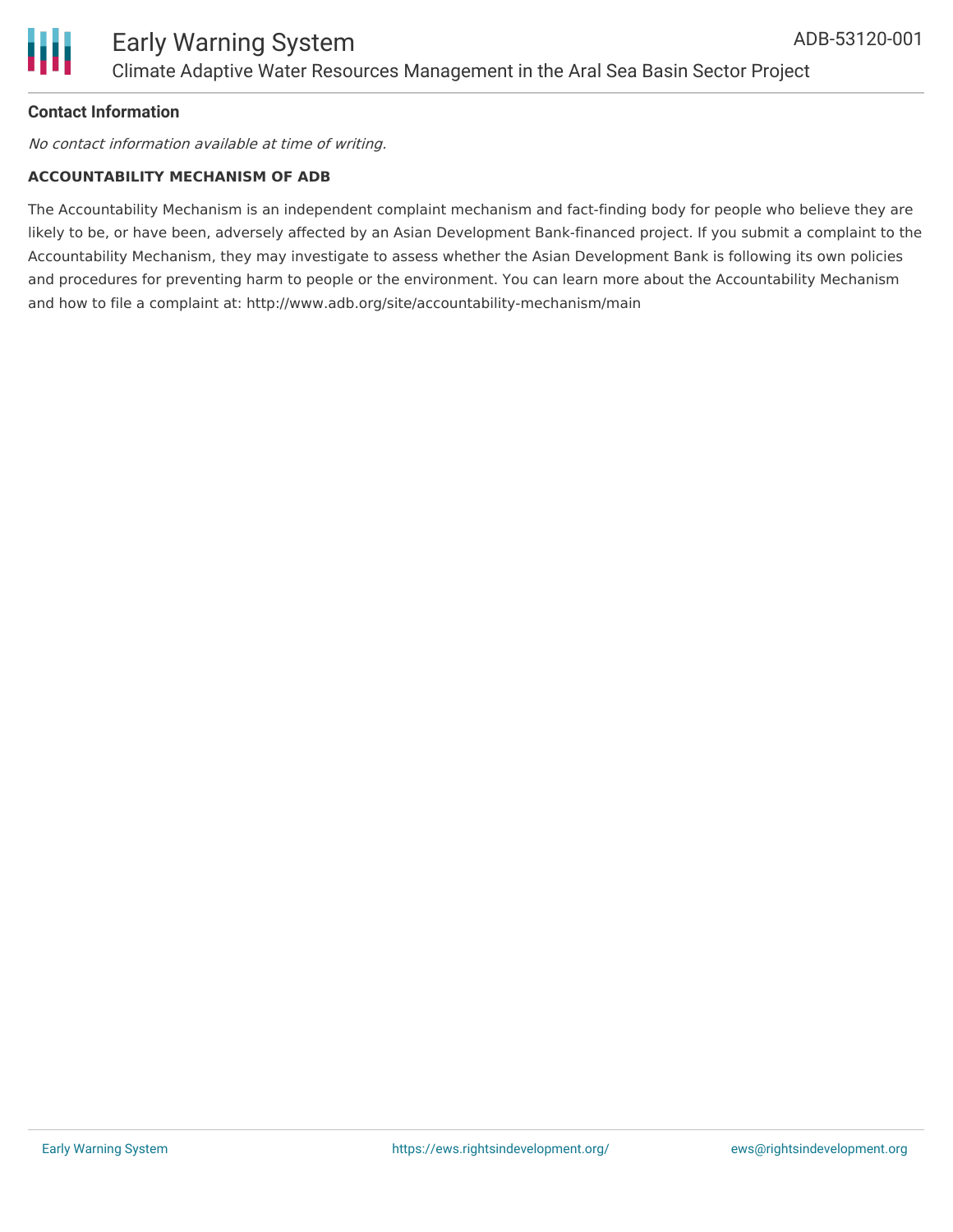

## Early Warning System

Climate Adaptive Water Resources Management in the Aral Sea Basin Sector Project

#### **Bank Documents**

- Climate Adaptive Water Resources [Management](https://ewsdata.rightsindevelopment.org/files/documents/01/ADB-53120-001_lTDR6sU.pdf) in the Aral Sea Basin Sector Project: Initial Poverty an [Original Source]
- Project [Disclosure](https://ewsdata.rightsindevelopment.org/files/documents/01/ADB-53120-001.pdf) PDF [\[Original](https://www.adb.org/printpdf/projects/53120-001/main) Source]